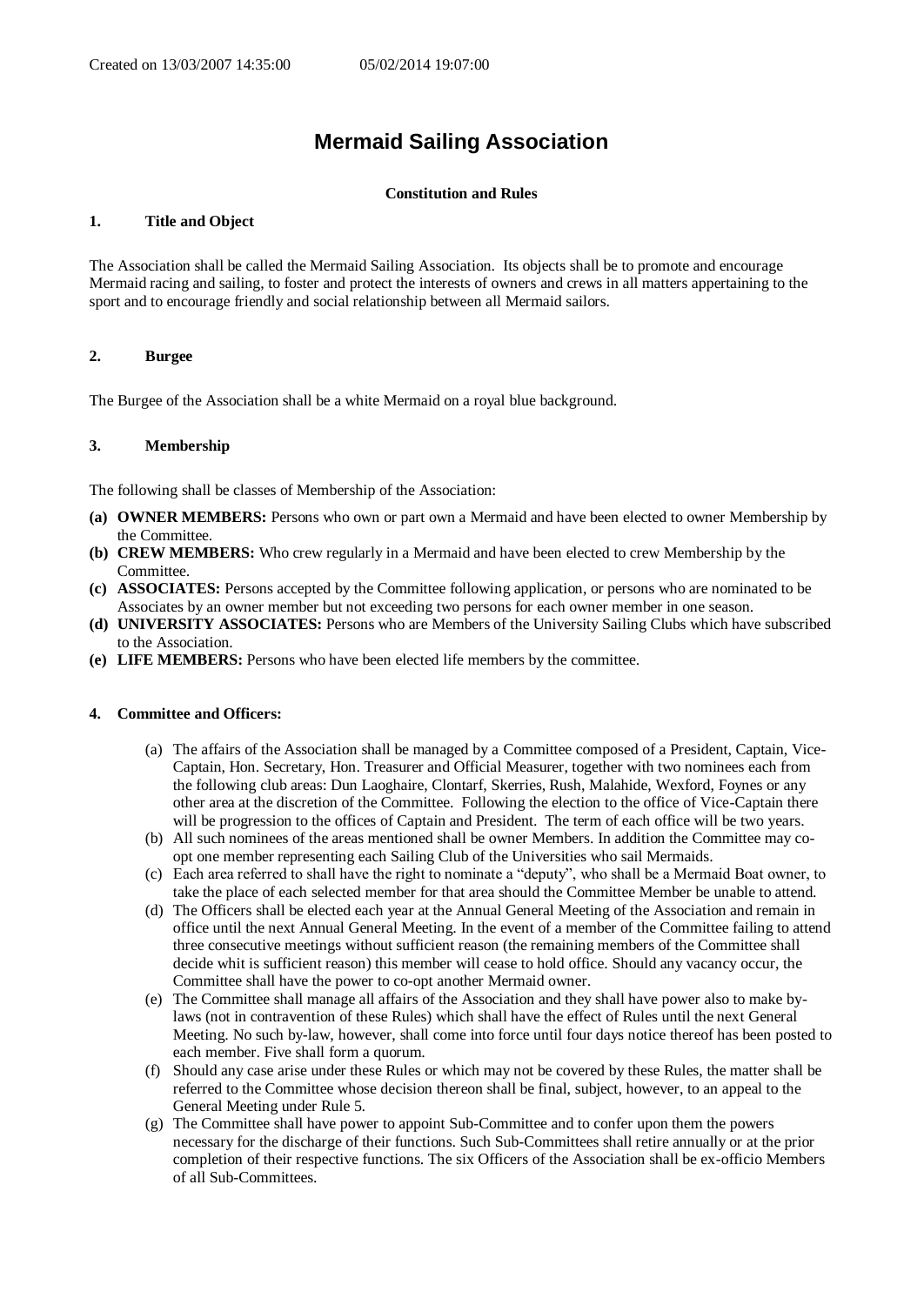(h) The Committee shall appoint a National Sail Measurer to co-ordinate the activities of the Regional Sail Measurers and to maintain central records.

# **5. General Meetings**

The Annual General Meeting shall take place not later than the third week in March each year, but the Hon. Secretary shall at any time, by circular, summon a Special General Meeting on a resolution of the Committee, or on a requisition signed by at least ten Owner Members. Ten day's notice shall be given of each Special General Meeting, the notice to state the object or objects of the Meeting and no other business shall be transacted thereat. Such Special General Meeting must be held within three weeks of the receipt by the Hon. Secretary of the resolution or requisition.

Ten Owner Members shall form a quorum at a General Meeting.

The Hon. Secretary's Report and Hon. Treasurer's Financial Statement (duly audited) shall be read at the Annual General Meeting.

The election by ballot of Officers (together with one Hon. Auditor, who shall not be a Member of the Committee) shall take place at the Annual General Meeting.

Each owner/life member attending a General Meeting shall be entitled to one vote on any matter. A Crew Member shall be entitled to one vote on any matter except those relating to the Constitution and Rules, Regulations, Plans and Specification. Associates, University Associates and Hon. Members shall not be entitled to vote.

# **6. Subscriptions**

The rate of Subscription shall be fixed from time to time by the Committee, subject to ratification at the next Annual General Meeting.

The Subscription year shall commence on the  $1<sup>st</sup>$ . April. No member or Associate who has not paid his subscription for the year shall be entitled to exercise any right of membership in that year including voting at Meetings and participation in events sponsored by the Association.

# **7. Plans, Specifications and Regulations**

The Plans, Specifications and Regulations shall be those in force at the  $1<sup>st</sup>$  of January 1973, together with such alterations as may be made subsequently in accordance with the Constitution and Rules.

# **8. Interpretation of Constitution and Rules, Plans, Specification and Regulations:**

It shall be part of the powers of the Committee, at any time, on request to interpret the Constitution and Rules, Plans, Specification and Regulations. Such interpretation shall stand subject to confirmation at the next following General Meeting.

# **9. Alterations and additions to Constitution and Rules, Plans, Specification and Regulations:**

Alterations shall require, firstly, a Resolution by the Committee and a subsequent ratification by a General Meeting. Notice of any such proposed alteration or addition shall be included in the notice of the General Meeting at which it is to be considered.

If, at a General Meeting, a Resolution is passed requesting an alteration or addition to the Constitution and Rules, Plans, Specification and Regulations, the Resolution shall be considered by the Committee who shall send a report to the next following General Meeting.

Resolutions for the alterations or additions, as above, will require passage by a simple majority, of those present and eligible to vote.